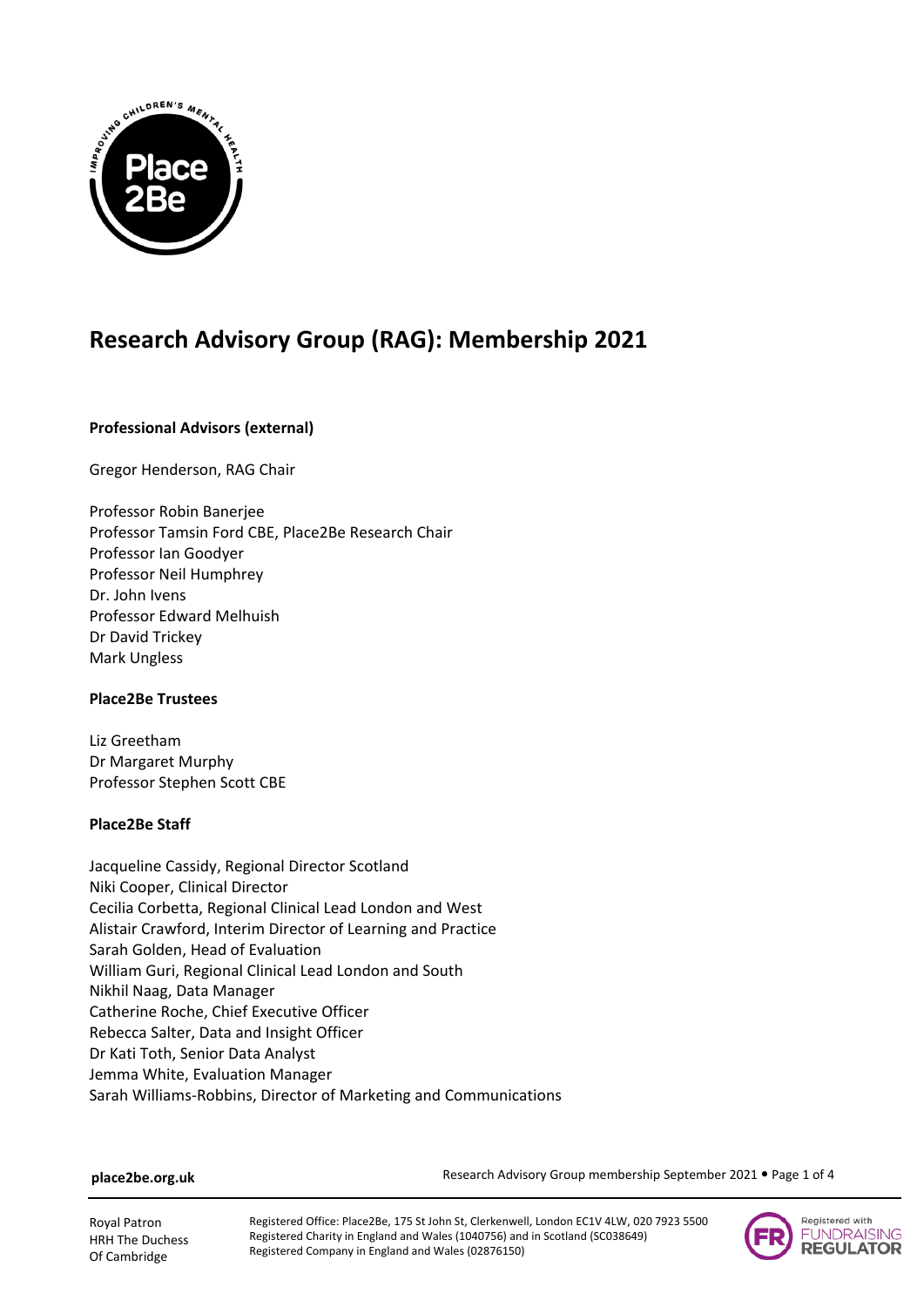## **Professor Robin Banerjee**

Professor Robin Banerjee is Head of the School of Psychology and a professor of developmental psychology at the University of Sussex. He leads the CRESS (Children's Relationships, Emotions, and Social Skills) research lab, and he works closely with practitioners and policymakers in the areas of education and mental health. A core applied focus of the CRESS lab is the development and evaluation of school-based strategies to support young people's social and emotional functioning.

## **Professor Tamsin Ford, CBE**

Tamsin Ford is Professor of Child and Adolescent Psychiatry at the University of Cambridge. She completed her clinical training at the Bethlem and Maudsley Hospitals and her PhD at the Institute of Psychiatry, King's College London. She moved to Exeter University Medical School in 2007 and to Cambridge in 2019. Her research focuses on the effectiveness of services and interventions to support the mental health of children and young people. Her work has an increasing focus on schools and education, and includes the patterns of service use, service organisation, the accurate identification of psychopathology and the generation or synthesis of evidence for interventions directly with families or indirectly through practitioners working with children. The important interface between mental health and education is her particular focus of interest.

# **Professor Ian Goodyer**

Ian Goodyer is a Child and Adolescent Psychiatrist based at Cambridge University pursuing research into the connections between human development and youth psychopathology. His studies are centred on adolescents in the community as well as current patients. The research programme explores the influences of the early environment on adolescent brain structure, cognition and social development and he has led on randomised controlled trials to evolve new brief psychological therapies for adolescents with depression and conduct disorders for use in clinics and in community settings.

# **Elizabeth (Liz) M Greetham**

Over the last 30 years, Elizabeth has analysed and invested in pharmaceutical and biotechnology companies in the United States, Europe and Japan. Her primary focus has been on assessing clinical trials of products under development across all therapeutic categories, the probability of their success and potential commercial viability. In this capacity she has worked closely with senior commercial, research and executive managements around the world as well as academic and regulatory scientists. Between 1999 and 2004, Elizabeth was CEO and Board Member of DrugAbuse Science, a private biopharmaceutical company, dedicated to developing prescription medications to treat alcoholism and heroin and cocaine addiction. She has also sat on seven publicly quoted US Pharmaceutical and Biotechnology Company boards.

## **Gregor Henderson**

Gregor is a leading international expert on public mental health and wellbeing, with over 20 years' experience of national and international mental health and wellbeing policy development and delivery. Gregor was until recently Public Health England's Director of Mental Health. A role he held for 8 years leading on key strategic, operational and public facing programmes. Gregor has held a variety of roles across the UK, and has worked with a range of Government Departments and Ministries in the UK and Internationally. Gregor now works independently for a range of organisations in mental health and wellbeing, children's mental health and community wellbeing. Including Chairing the Place2Be's Research Advisory Group. Gregor is a published author and a well known conference speaker. Motivated by finding modern solutions to mental health issues and to increasing the understanding of what works, for whom and how in ways that support seeing mental health as part of everyday human experience and development.

#### **place2be.org.uk**

Research Advisory Group membership Sep 2021 . Page 2 of 4

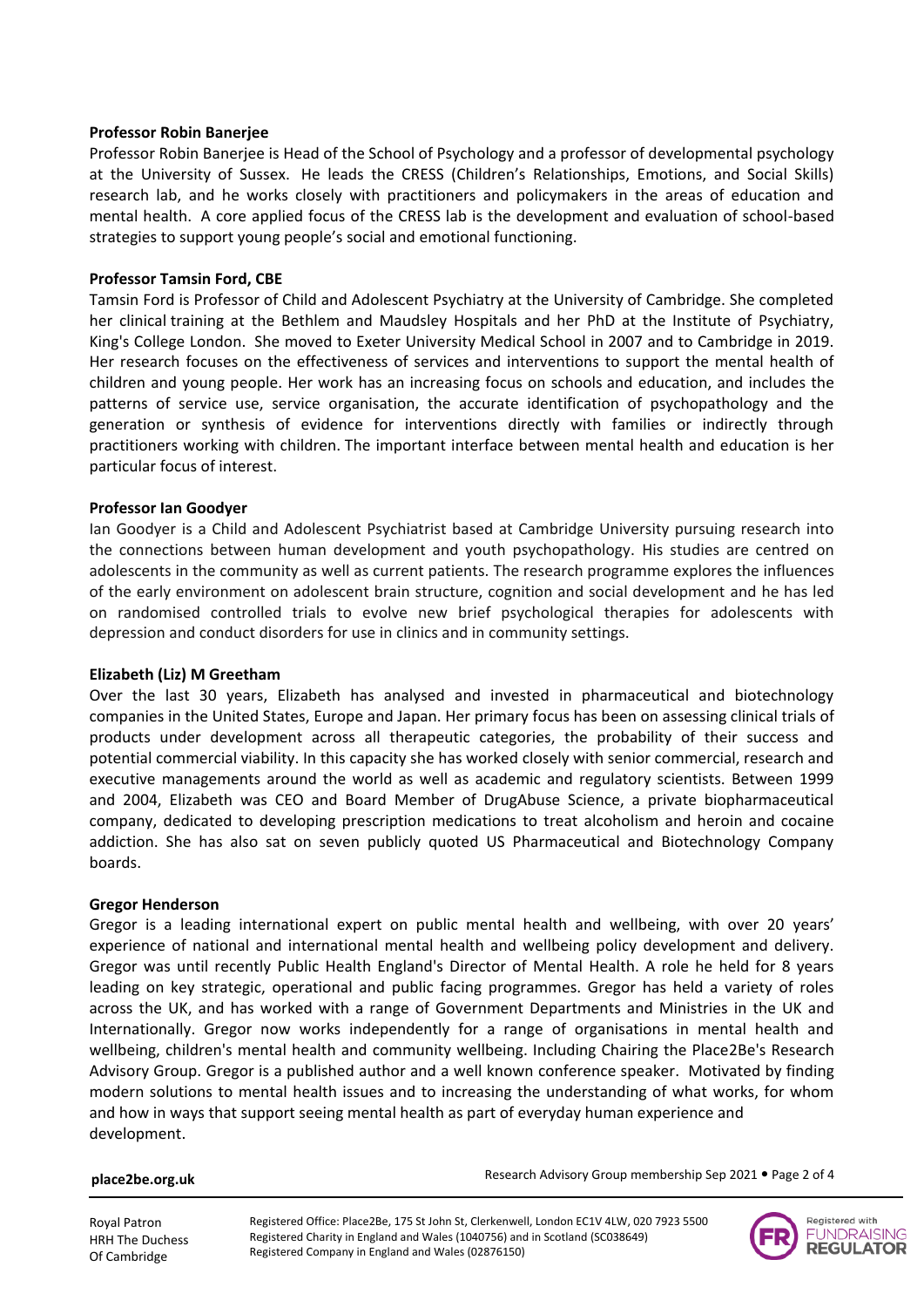# **Professor Neil Humphrey**

Neil Humphrey is the Sarah Fielden Chair in Psychology of Education at the Manchester Institute of Education, University of Manchester, UK. His research interests include children's mental health, social and emotional learning, and special educational needs. When he is not working at the University, Neil moonlights as an unpaid taxi driver for his three daughters.

# **Dr John Ivens**

John is the executive head teacher of the Bethlem & Maudsley Hospital School and is an acting principal educational psychologist. He is a professional adviser, on quality and research issues, to the children's counselling charity Place2Be. Alongside these professional roles John's research interests include: developing on-line and individually administered children's well-being measures (happiness and the social experience of school); the effects of being bullied on children's well-being; children's drawings; exploring the effectiveness of applied behaviour analysis in the education of autistic pupils, and the prediction of successful pupil reintegration into mainstream education and training.

# **Professor Edward Melhuish**

Edward Melhuish is Professor of Human Development at Birkbeck, University of London and Research Professor at the University of Oxford. He is also a Principal Investigator on the Effective Provision of Preschool Education (EPPE) in England and Northern Ireland and Executive Director of the National Evaluation of Sure Start. Professor Melhuish is an internationally recognised expert in the study of child development and childcare and has extensive experience with longitudinal studies. He was a Principal Investigator of studies of day care and family life in the 1980s, which had considerable influence on sections of the 1989 Children Act. He has also conducted research on child development, parenting and childcare in several european countries, on behalf of the European Commission.

# **Dr Margaret Murphy**

Margaret currently works as a Clinical Adviser at the Anna Freud Centre; as a tutor on the University of Cambridge medical undergraduate course and as a Medical Member of the Mental Health Tribunal and as a Specialist Adviser at the Care Quality Commission. Most of Margaret's career until recently has been spent working directly with children, young people and their families and this is the aspect of work which she finds most inspiring and rewarding.

Margaret qualified as a medical doctor in 1986 and then trained as a psychiatrist specialising in child and adolescent psychiatry. Margaret additionally carried out research including a study of the genetics of autism. She led the East of England training programme for doctors specialising in child and adolescent psychiatry. Margaret was the Chair of the Faculty of Child and Adolescent Psychiatry for the Royal College of Psychiatrists 2009-2013 and worked for the Care Quality Commission as the National Professional Adviser in Child and Adolescent Mental Health 2014-2018. She chaired the NHS England Secure and Specialised Mental Health Programme 2012-2018.

Margaret has been involved in lobbying for improvements in children's services and in developing health policy including setting up and co-chairing the Future in Mind Taskforce in 2014 which led to increased investment in child and adolescent mental health services in England.

# **Professor Stephen Scott CBE**

Stephen Scott CBE, Professor of Child Health and Behaviour at the Institute of Psychiatry (IoP), King's College is Director of the [National Academy for Parenting Research](http://www.parentingresearch.org.uk/) (NAPR), based at the IoP at King's, where he leads a team of psychologists, clinicians and researchers investigating how best to improve parenting in order to enhance child outcomes. His research interests include conduct disorder and antisocial behaviour, parenting interventions, attachment, adoption and fostering. He has led three randomised controlled trials on the [effectiveness of parent](http://www.parentingresearch.org.uk/Projects.aspx) 

## **place2be.org.uk**

Research Advisory Group membership Sep 2021 . Page 3 of 4